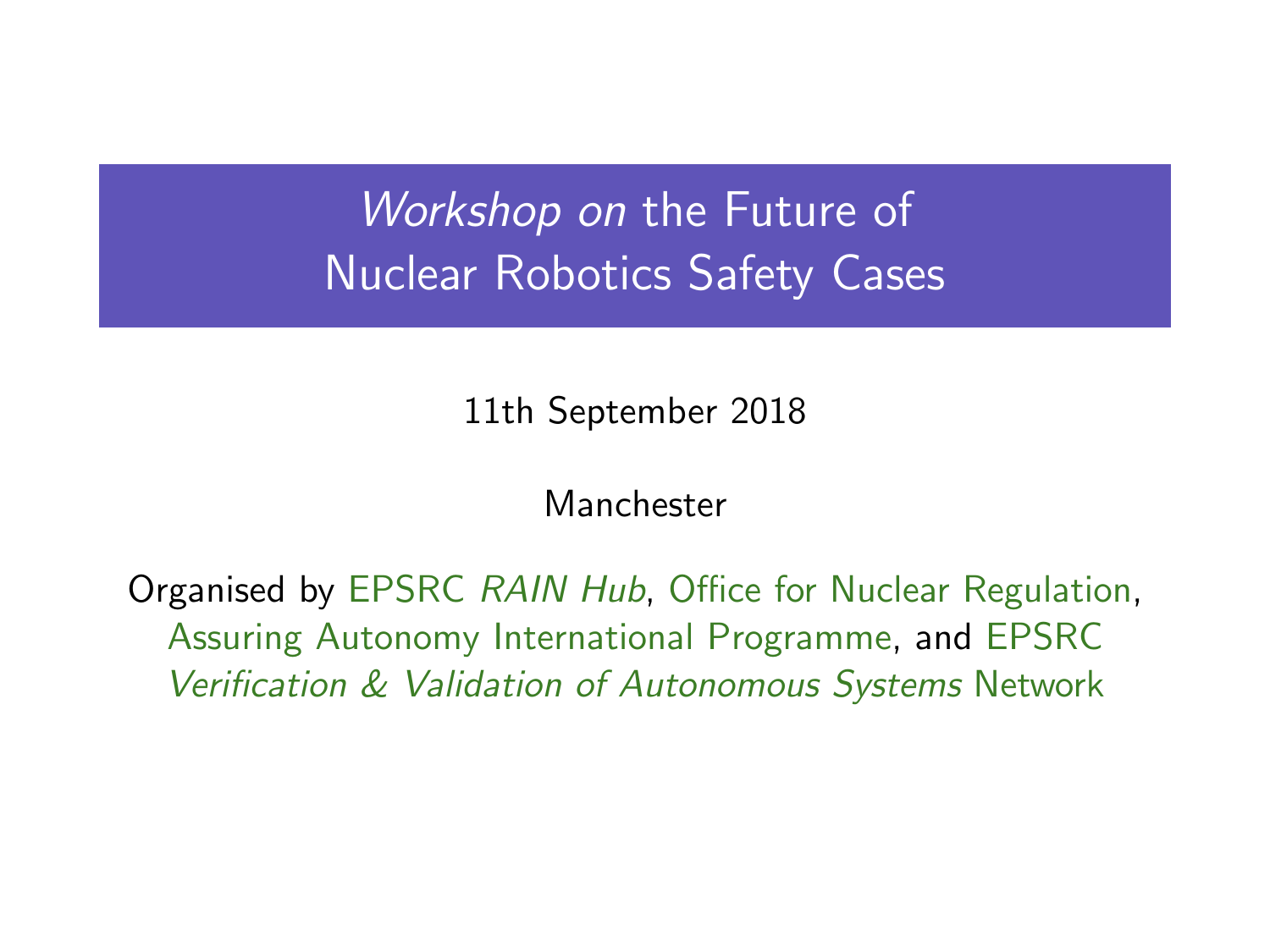## Welcome to the Workshop

Thank you for taking part in this Workshop, supported by:

• EPSRC-funded RAIN Hub

<https://rainhub.org.uk>

- Office for Nuclear Regulation <http://www.onr.org.uk>
- Assuring Autonomy International Programme <https://www.york.ac.uk/assuring-autonomy>
- EPSRC-funded Network on the Verification & Validation of Autonomous Systems

<http://vavas.org>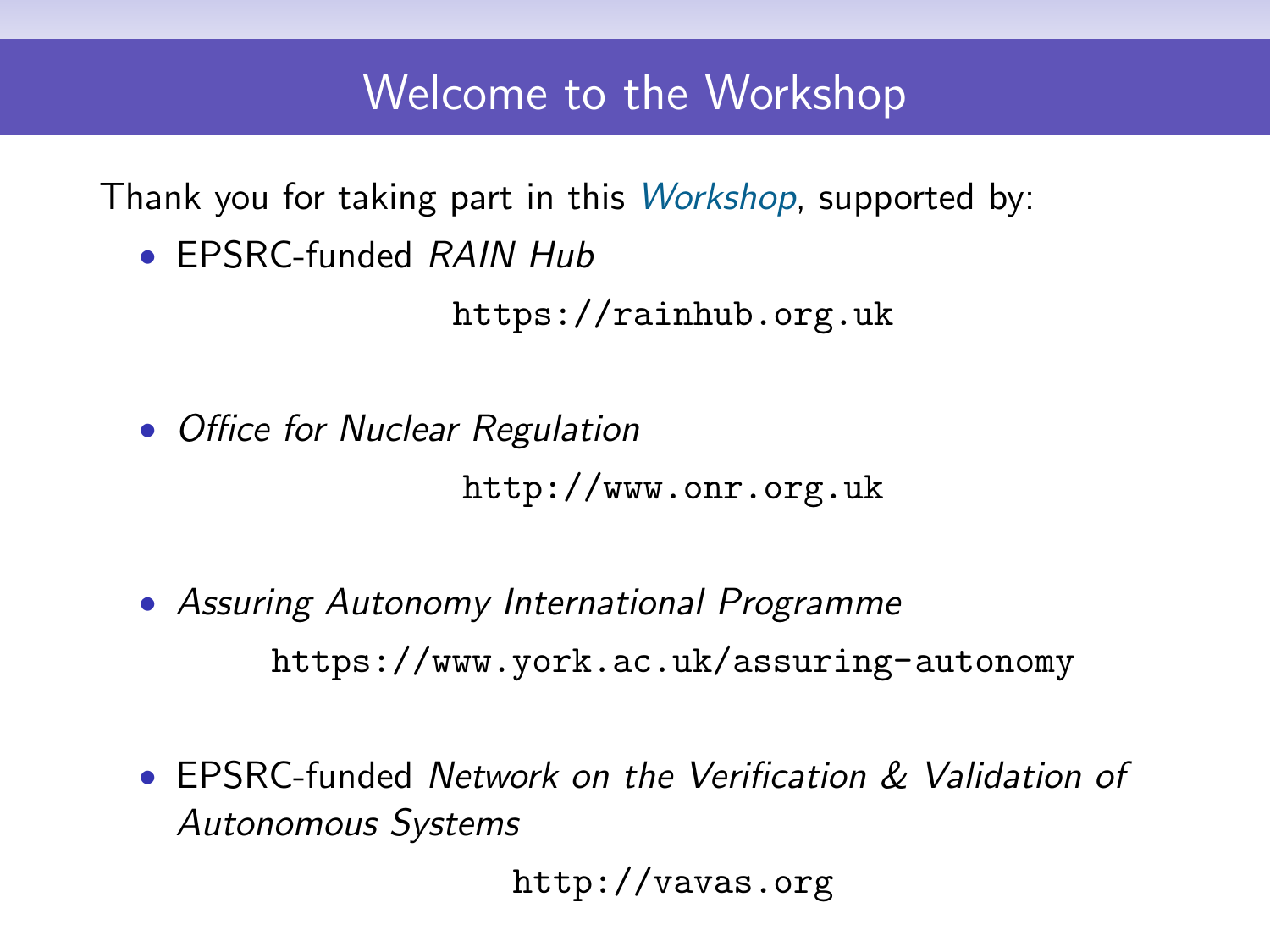EPSRC funded Academic Network

Website: . . . . . . . . . . . . . . . . . . . . . . . . . . . . . . . . . . <http://vavas.org>

Start of funding: 1st Sept 2015.

Aims:

to stimulate, coordinate, promote, and disseminate academic research on the verification and validation of autonomous systems

Progress: Over 70 academic members so far.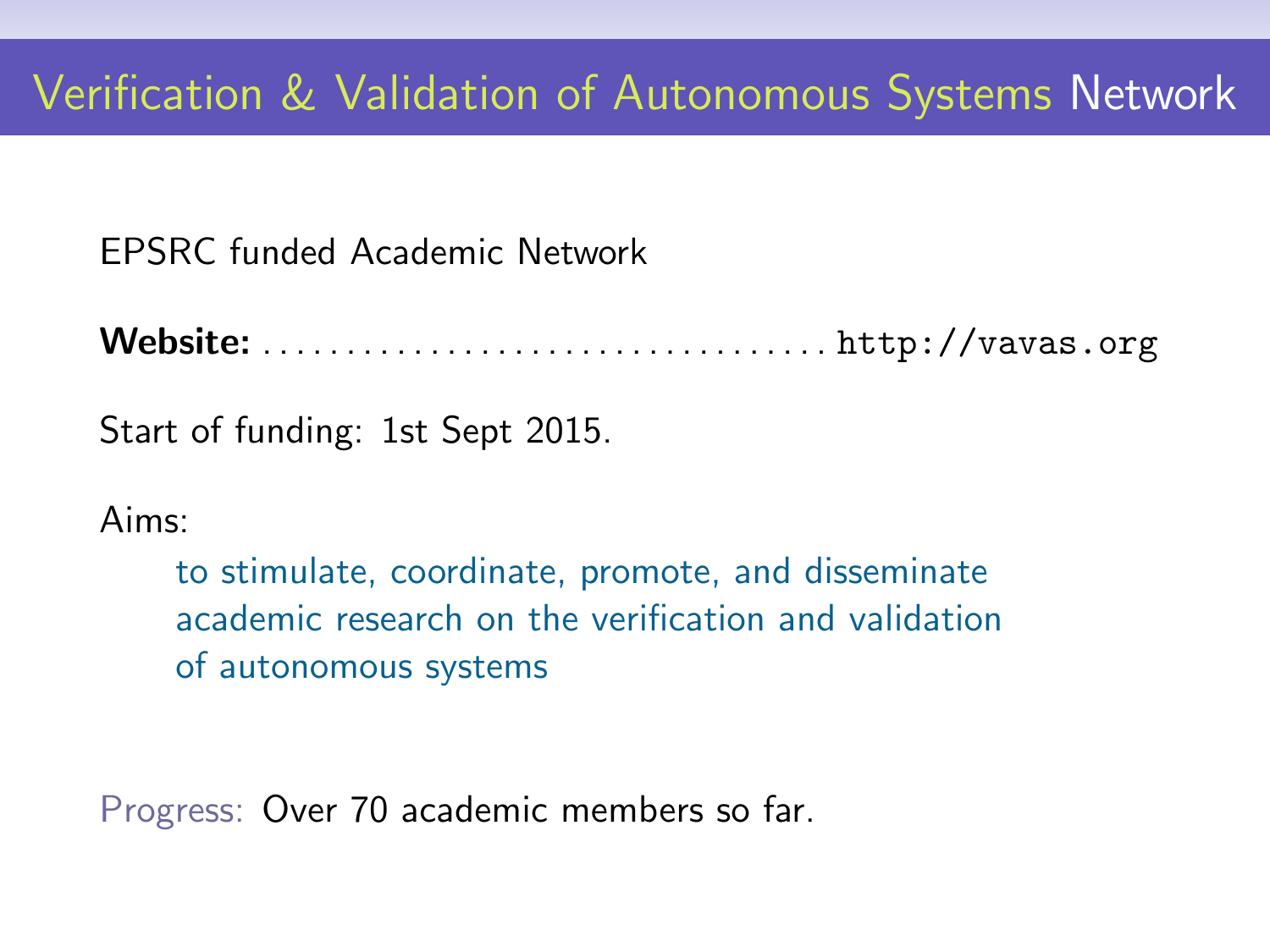# Network (1)

#### Across all Techniques:

Simulation and Testing; Formal Proof; User Validation; Hybrid Control Systems; Agents; Model-Checking; Human Robot Interaction; Probabilistic Verification; . . .

#### Across all Potential Applications

Safety Critical Systems; UAV Certification; Safe driverless cars; Autonomous robotics in nuclear/chemical/biological processes; Deep underwater/space/underground exploration; Autonomous ocean surface monitoring; Trustworthy robotic assistants for home and health-care; Robotic diagnosis, rehabilitation, or surgery; Human-robot teamwork; Autonomous satellites handling sensing/monitoring/comms; Precision farming; Robotic cleanup; ...

#### Across all Issues

Legal Issues, Standards, and Certification; Validation; Reliability and Robustness; Robot Ethics; Predictability and Uncertainty; Safety and Security; Fault Tolerance; . . .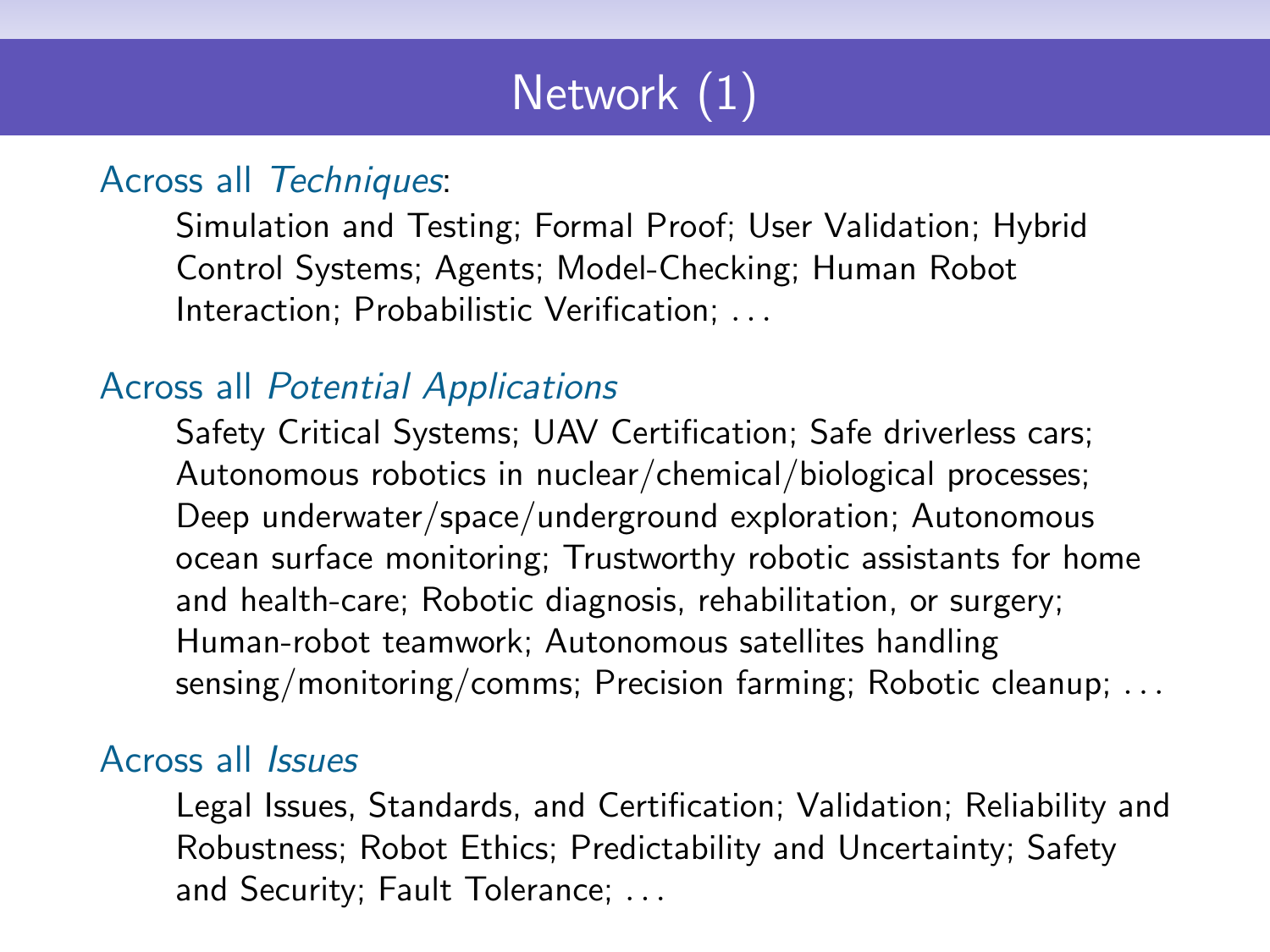# Network (2)

We aim to enhance collaboration and understanding among academics, and see how verification and validation techniques can support new directions and developments between *academics*, regulators, and industry practitioners:

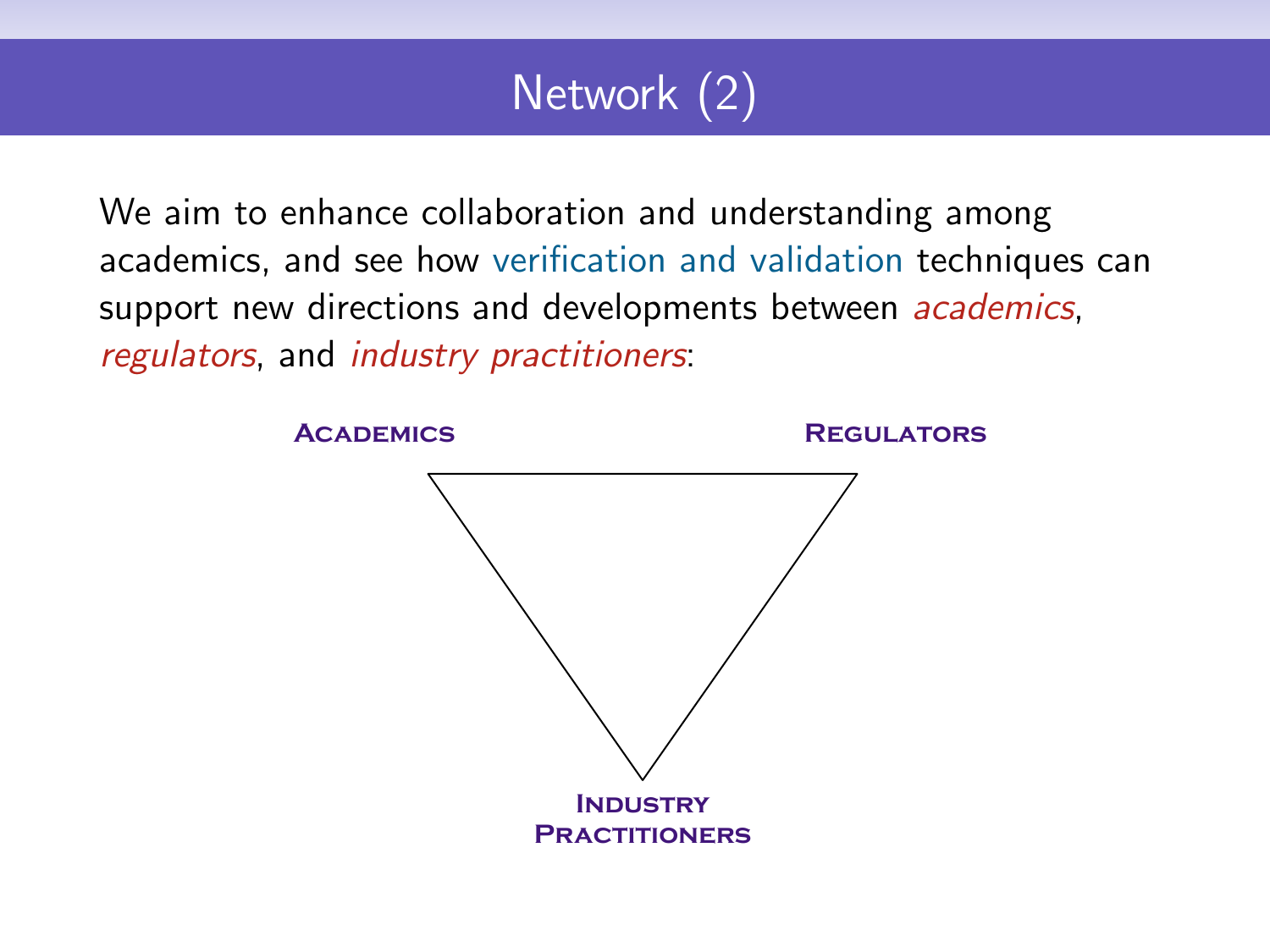### Events so far

- Sep 2015: Agent Verification Workshop, Liverpool
- Dec 2015: Winter School on Verification of Mobile and Autonomous Robots, York
- **Feb 2016:** Workshop on Autonomous Systems: Legal/Regulatory Aspects and V&V, London
- Jul 2016: Workshop on Industrial Perspectives on the V&V of Autonomous Systems, Sheffield [with Innovate UK]
- Nov 2016: Workshop on V&V for Autonomous Road Vehicles, London [with CCAV]
- Mar 2017: Workshop on V&V of Sensing and Control Models in Autonomous Systems, Sheffield
- May 2017: Workshop on Software Verification and Validation for Complex Systems, London [with Innovate UK]
- Nov 2017: Ethical, Social and Trustworthy behaviour, Windsor
- Feb 2018: Dynamic Testing for Autonomous Systems, Bristol
- Jul 2018: V&V of Autonomous Systems, Oxford
- Sep 2018: this workshop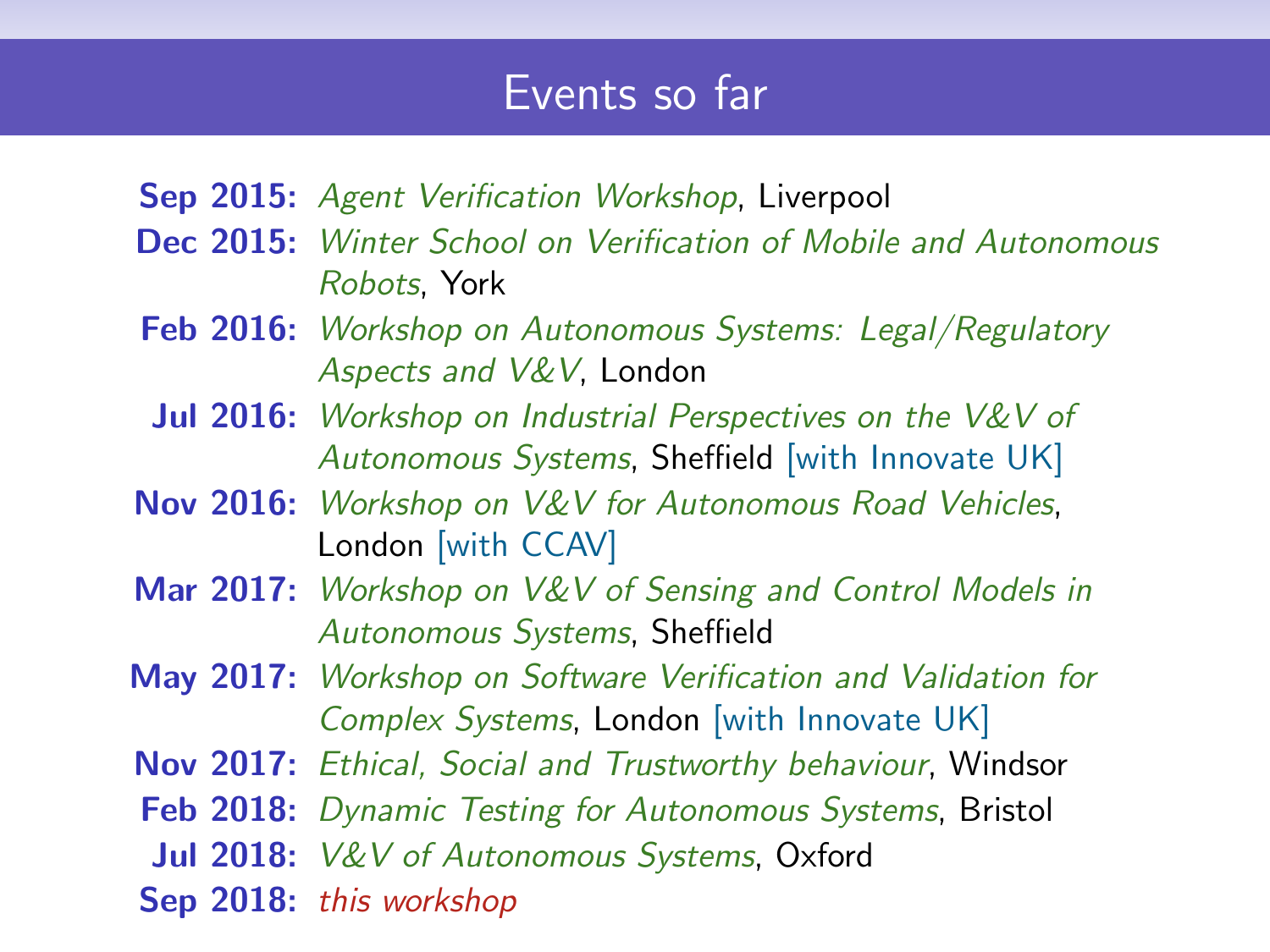## Why are we here?

Robotic systems are increasingly being used, or at least proposed for use, in nuclear environments.

However, the key issues don't involve building such systems, but:

- understanding the certification process required;
- collecting appropriate evidence and justifying claims; and
- being clear where/how complex issues can be handled.

First Workshop: brings together those developing, researching, or assuring future robotic systems for nuclear environments.

### Why now?

- practical systems close to deployment
- key regulator ONR keen to be involved at an early stage
- large ISCF funding in this area, e.g RAIN, NCNR
- additional interest, through UKRI, Assuring Autonomy, etc
- academic developments across V&V, autonomy, robotics, etc